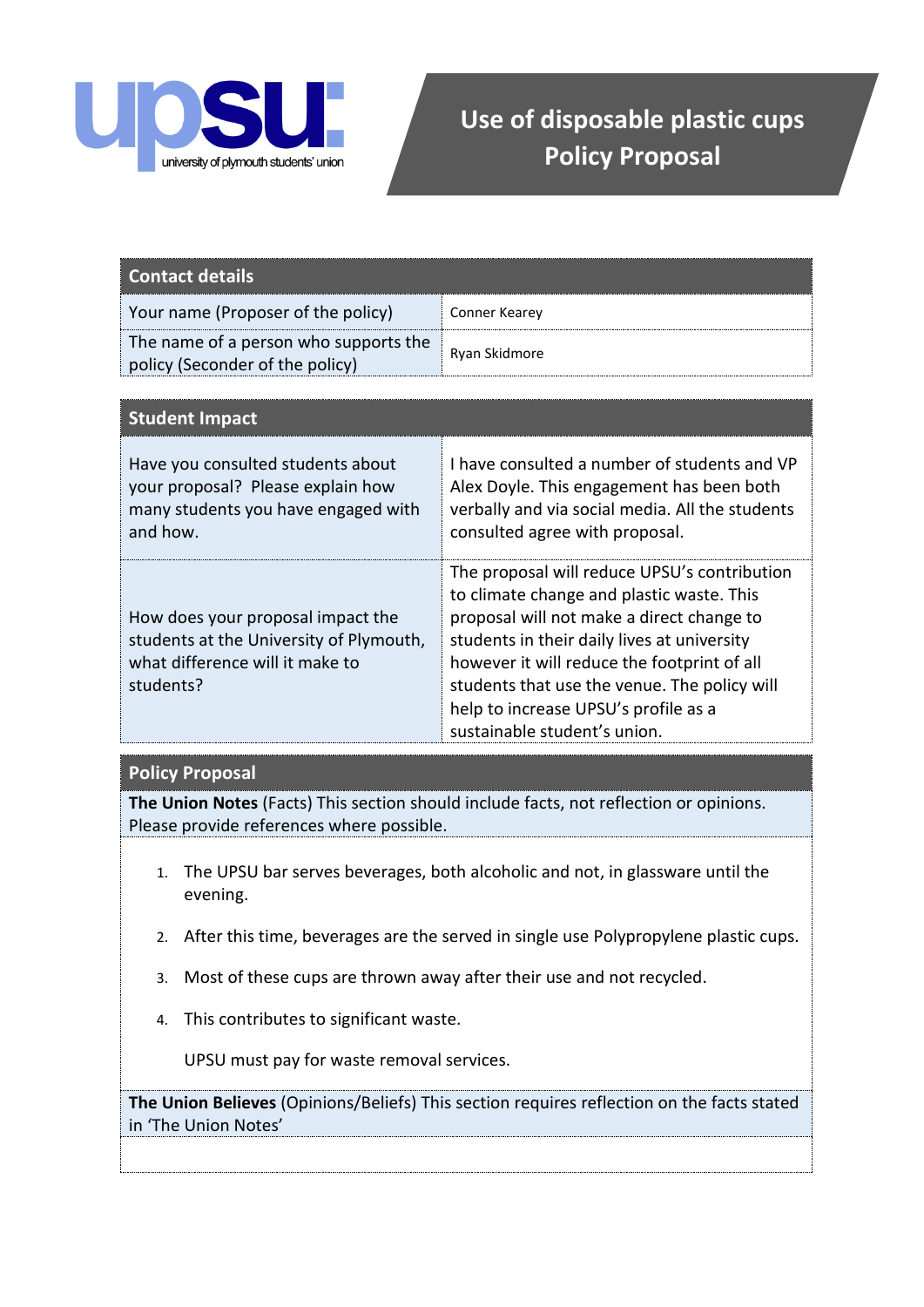| 1.        | Plastic waste is a significant problem for the whole planet, students at UPSU have<br>already started reducing waste by removing plastic straws from the night club<br>venue.                                                                                                                                                                                                                                                                                                                 |
|-----------|-----------------------------------------------------------------------------------------------------------------------------------------------------------------------------------------------------------------------------------------------------------------------------------------------------------------------------------------------------------------------------------------------------------------------------------------------------------------------------------------------|
| 2.        | The university has won multiple awards for sustainability, 8 in total. See link<br>below - https://www.plymouth.ac.uk/your-university/sustainability                                                                                                                                                                                                                                                                                                                                          |
| 3.        |                                                                                                                                                                                                                                                                                                                                                                                                                                                                                               |
| specific. | The Union Resolves (Actions) Here you will describe the action you want to be taken, be                                                                                                                                                                                                                                                                                                                                                                                                       |
|           |                                                                                                                                                                                                                                                                                                                                                                                                                                                                                               |
| 1.        | UPSU nightclub venue should stop using Polypropylene cups and replace them<br>with reusable plastic cups, such as used by other venues around the city.                                                                                                                                                                                                                                                                                                                                       |
| 2.        | These new reusable cups will help reduce plastic waste produced by the venue<br>and will still be adequate for safety.                                                                                                                                                                                                                                                                                                                                                                        |
| 3.        | The disposable cups can stop being used immediately or phased out over a set<br>time, say 3 months, to reduce the financial cost of purchasing new reusable cups.                                                                                                                                                                                                                                                                                                                             |
| 4.        | Cost of cups and design/capacity must be decided. This can be decided in<br>partnership with the managers of the venue.                                                                                                                                                                                                                                                                                                                                                                       |
|           | Appendices/supporting information Please include any supporting information relevant                                                                                                                                                                                                                                                                                                                                                                                                          |
|           | to your motion, this could include; consideration of how you would achieve any points in<br>'The Union Resolves', links to news articles or online publications                                                                                                                                                                                                                                                                                                                               |
|           |                                                                                                                                                                                                                                                                                                                                                                                                                                                                                               |
|           | To assess the amount of plastic waste produced using these cups, sale figures for<br>drinks served after plastic is used in the evening should be collected. This data<br>should be easily collected from the management of the UPSU nightclub venue.<br>Cost of purchasing new cups<br>The cost of purchasing the cups should be collected.<br>Cost of plastic waste removal.<br>Sustainability awards won by the university - https://www.plymouth.ac.uk/your-<br>university/sustainability |

## **EXTRACT OF MEETING MINUTES – 13TH FEBRUARY 2018**

Disposable plastic cups (appendix 1)

Conner Kearey explained that he had originally submitted the policy proposal for debate at Union Council. As the proposal had operational impacts in terms of the running of the venue and financial implications, the proposal was deferred pending a meeting with staff to discuss the issue further.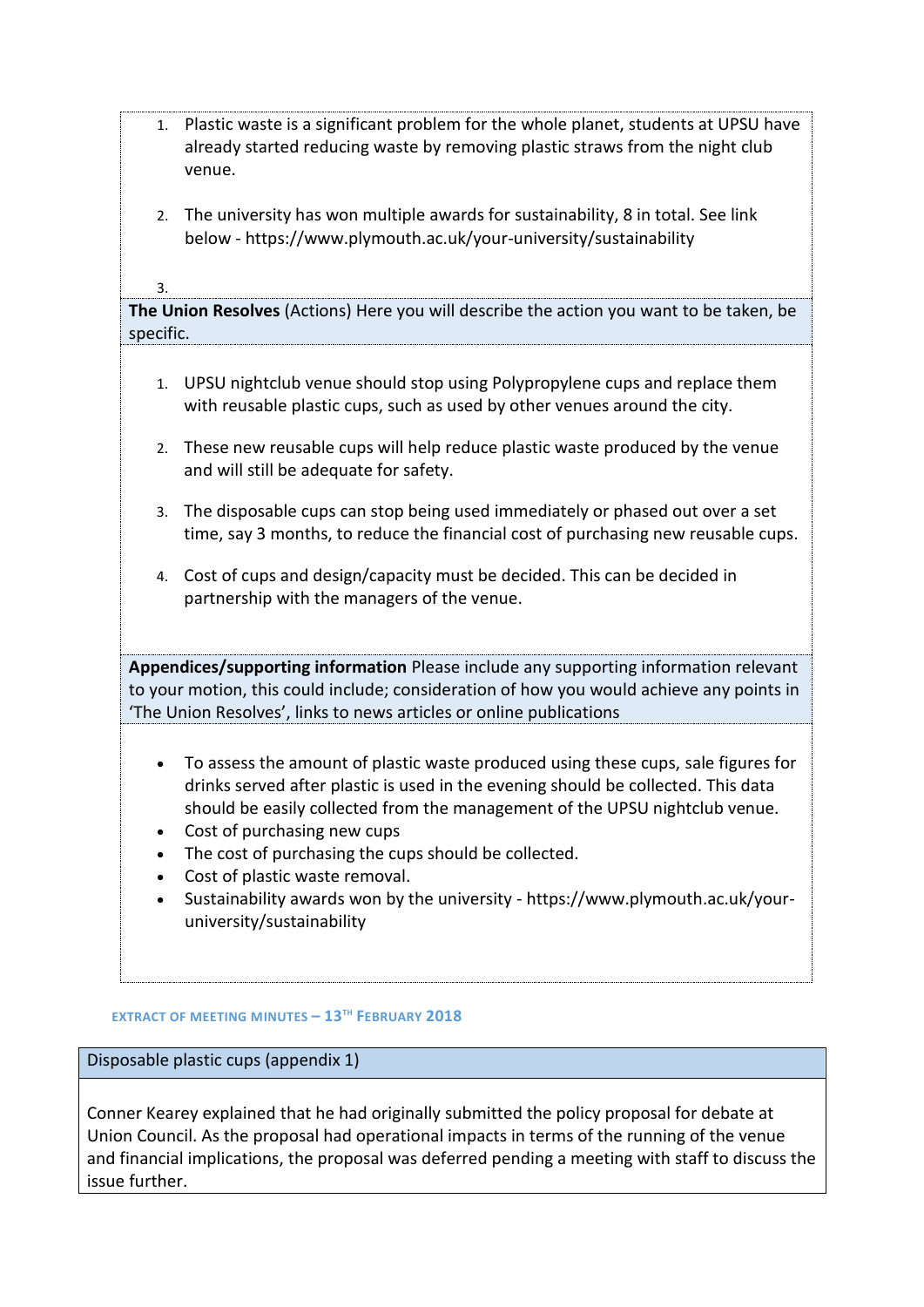Conner reported that they had met with the Bars Manager and Deputy Bars Manager as well as Velu Balasubramanian, Director of Commercial Services. UPSU staff explained the cost of buying new cups and the additional staff time required.

It was noted that the bar used to have hard plastic stacking cups that were reused. Lowri Jones – President, commented that they were left over stock from a specific event.

Lowri went on to explain that they had asked themselves the same question regarding reusable cups when they started the role and found out that the hard plastic cups do become a health and safety issue when broken. Unlike the disposable cups that are soft and flatten when stood on, the hard cups are easy to slip on and can break into sharp, jagged pieces which become a hazard.

In other venues that use hard plastic cups, such as Przym, patrons are not allowed to take cups onto the dance floor but, due to the layout of UPSU, it is very difficult to monitor that.

Gina Connelly – UPSU CEO, reiterated what Lowri had said regarding the risks from the hard plastic and explained that changing over to that style of cup would likely have an impact on insurance premiums as they do pose additional risk.

Conner explained that the bar staff gave an estimated additional cost of £3,000 to buy the cups and an extra £24,000 in staffing costs.

Maja Smith – VP Education, noted that they had worked in the bar and at the end of each shift the reusable cups need to be dried individually to stop them going mouldy so there would be additional staff time to do so.

Conner had been shown around the bar area and suggested that it could be possible to buy updated machinery to negate the need for additional staff time. Conner appreciated the need for additional resources regarding funding and staff time but, in his opinion the waste of resources used in one use, disposable plastic cups outweighs the difficultly in finding a sustainable solution.

Part of the issue is regarding lack of space, both the store cups and for the additional machinery required to wash the cups. Conner added that the glassware is generally provided, free of charge, from the brewery.

Gina Connelly – CEO, explained that the proposed changes have a significant impact on operations and costings would have been seriously considered. Expenditure needs to balance with income and without additional revenue to cover increased spending, resources will need to re-allocated from elsewhere. The profit made from the bar goes to funding non-revenue making membership services.

Conner suggested that the re-usable plastic cups could be phased in bit by bit so as to minimise initial outlay. Alex Doyle – VP Activities agreed more could be done to mitigate the impact of single use cups. Alex suggested a policy which sets the time to switch from glass to plastic, with